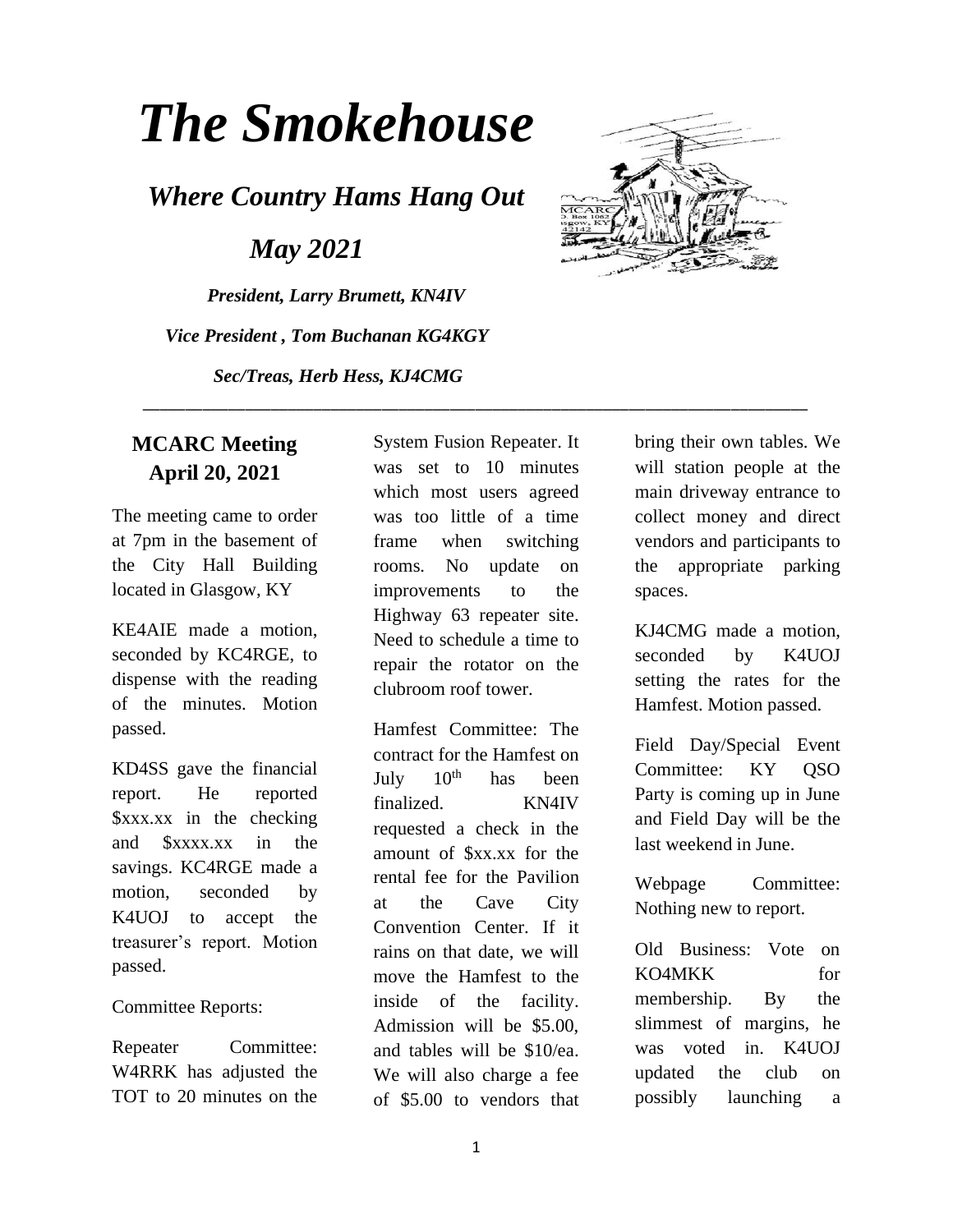balloon for Field Day in June. Total cost would be around \$200.00. K4UOJ made a motion, seconded by KJ4CMG to proceed with the balloon launch. Motion passed.

New Business: KD4SS proposed to the club about buying a Kenwood 450 HF radio for the club to use. It is an older radio but is very user friendly and not menu driven like modern radios. KY4UE made a motion, seconded by K4UOJ to purchase the radio for \$400.00. Motion passed. Discussion ensued about the Kenwood 440 that the club currently owns. It has weak output but has a lot of valuable additions.

KY4CE gave a presentation on a CW transmitter that he is building. It is crystal controlled and has tube finals. He also presented a CW receiver kit he built 20 years ago.

No further business to come before the members, KE4AIE made a motion, seconded by W4RRK to adjourn. Motion passed.



### **April 2021 Volunteer Monitor Program Report Released**

The Volunteer Monitor (VM) Program is a joint initiative between ARRL and FCC to enhance compliance in the Amateur Radio Service.

A General class renewal applicant withdrew his application after FCC notice that the renewal application would be held up pending review of Volunteer Monitor complaints. As a consequence, the Quakertown, Pennsylvania, applicant has no operating privileges.

Twenty-one operators in 14 states received *Advisories* because of their operation in the March CQ World Wide DX Contest. While making contacts with VC3T and VC2W, their LSB signals extended *below* 7.125 MHz, which is the lower limit of the 40 meter amateur phone band.

| Volunteer    | <b>Monitors</b>         |
|--------------|-------------------------|
| participated | in<br>а                 |
| nationwide   | training                |
|              | program on April 7 that |

was conducted by ARRL and the FCC.

The Volunteer Monitor Coordinator had two meetings in April with FCC Enforcement Bureau personnel.

The totals for VM monitoring in March were 1,394 hours on HF frequencies and 2,515 hours on VHF and above frequencies. -- *Thanks to Volunteer Monitor Coordinator Riley Hollingsworth, K4ZDH*



**First-Time Exam Applicants Must Obtain FCC Registration Number before Taking Exam**

Beginning May 20, 2021, all amateur examination applicants will be required to provide an FCC Registration Number (**[FRN](https://www.fcc.gov/wireless/support/universal-licensing-system-uls-resources/getting-fcc-registration-number-frn/)**) to the Volunteer Examiners (VEs) before taking an amateur exam. This is necessary due to changes the FCC has made to its licensing system.

Amateur candidates who already have an FCC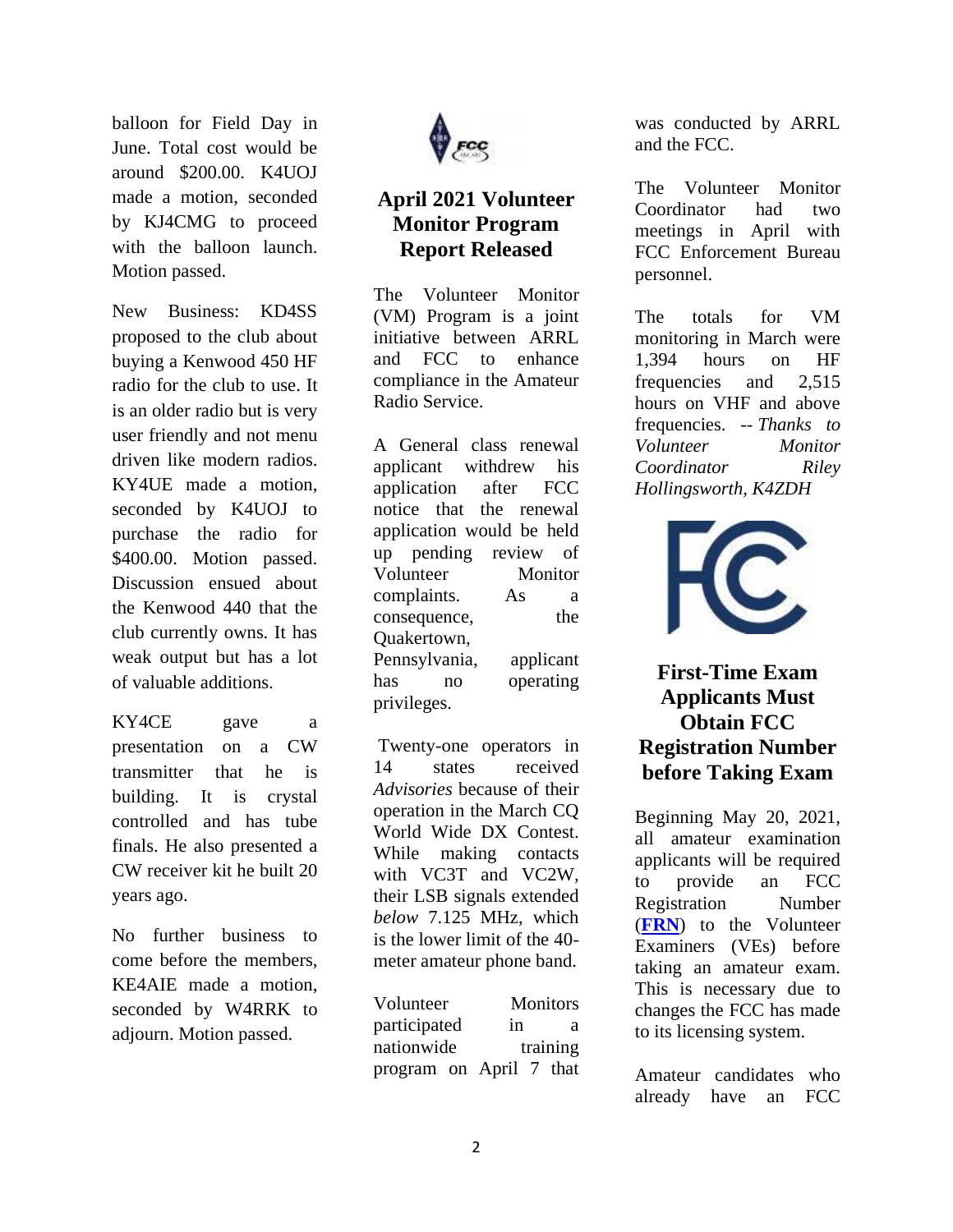license, whether for amateur radio or in another service, already have an FRN and can use the same number. All prospective new FCC licensees, however, will be required to obtain an FRN *before* the examination and provide that number to the volunteer examiners on the Form 605 license application. An FCC **[instructional video](https://www.fcc.gov/rofrn)** provides step-by-step instructions on how to obtain an FRN through the FCC's COmmission REgistration System (CORES).

The FRN is required for all new applicants to take an amateur exam and is used afterward by the applicant to download the license document from the FCC Universal Licensing System (**[ULS](https://www.fcc.gov/wireless/universal-licensing-system)**), upgrade the license, apply for a vanity call sign, and to submit administrative updates (such as address and email changes) and renewal applications.

In addition, after June 29, all applications will be required to contain an email address for FCC correspondence.

Applicants will receive an email direct from the FCC with a link to the official electronic copy of their license whenever a license

is issued or changed. ARRL VEC suggests that those without access to email to use the email address of a family member or friend. Licensees will be able to log in to the ULS using their FRN and password to download the latest version of their license at any time. The FCC no longer provides paper license documents.



## **Amateur Radio Credited with Rescue of Back-Country Hiker in Tennessee**

A back-country hiker was rescued from Great Smoky Mountains National Park with assistance from amateur radio after she became exhausted on the trail and possibly dehydrated. A member of the hiking group on the park's Little River Trail, Tim Luttrell, KA9EBJ, put out a call on the evening of April 11 via the W4KEV linked VHF repeater in Gatlinburg, Tennessee, requesting assistance in extricating the injured member. No cell phone service was available at the

location, and Luttrell's signal was spotty at times, owing to the mountainous terrain.

Responding was David Manuel, W5DJR, who obtained more information and called 911, which routed the call to Great Smoky Mountains National Park Emergency Medical Service (GSMNP EMS). The national park EMS relayed through Manuel a request for the group to continue down the trail as far as possible to shorten the rescue time. Parties were asked to stand by.

A medic with the Park Service search-and-rescue team subsequently reached Manuel by telephone, who served to relay questions to Luttrell. Manuel contacted members of the hiker's family after Luttrell provided contact numbers. Manuel was asked to relay information for the family to arrange to meet in Cherokee, North Carolina, and be prepared to transport the distressed hiker's vehicle to her home. By this time, a couple of hours had passed. Manuel maintained occasional contact with Luttrell, who indicated that all was well but his battery was low and that he would power down the radio in